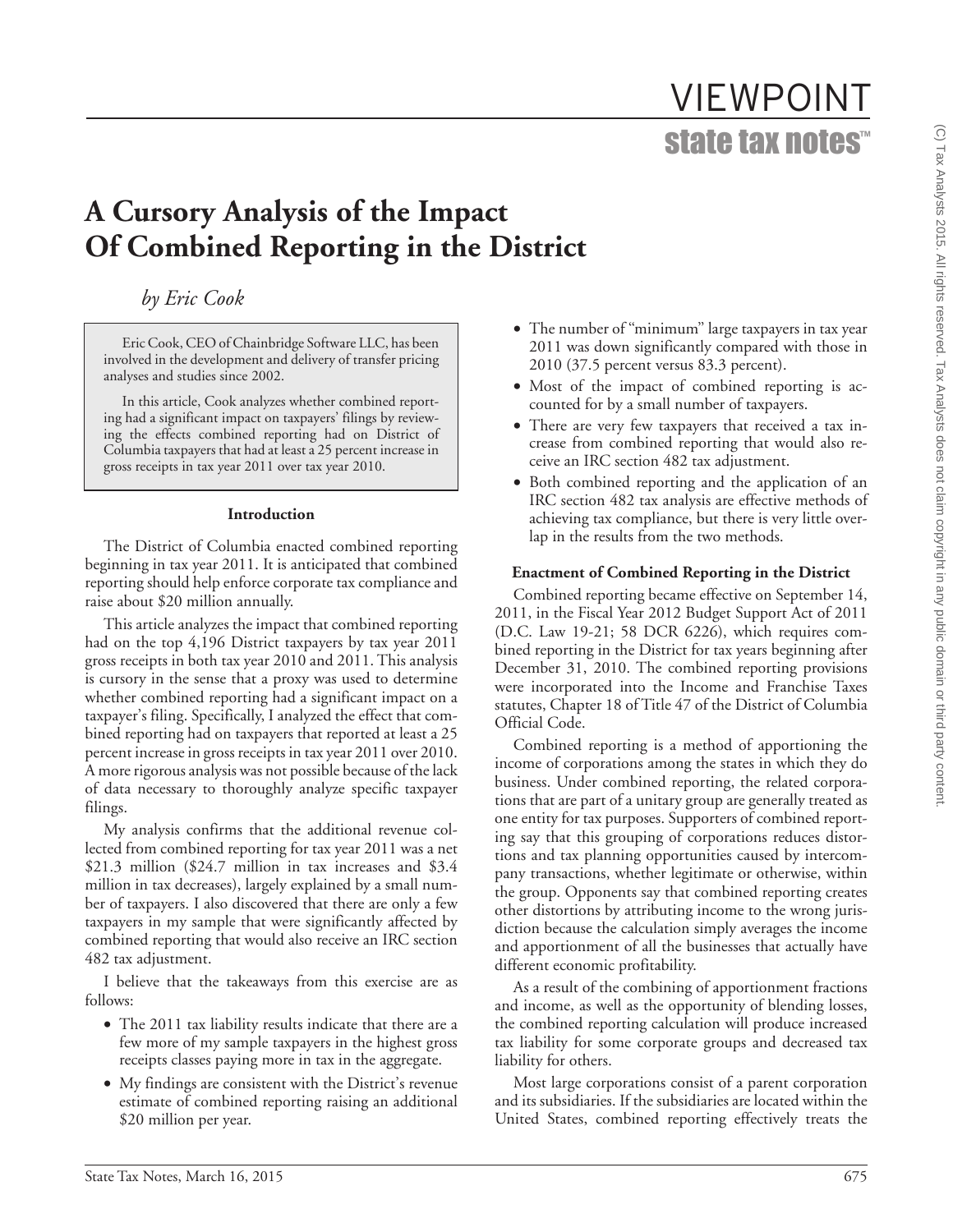parent and most or all of its subsidiaries as a single corporation for state income tax purposes. In doing so, combined reporting can nullify a wide variety of tax avoidance strategies that large multistate corporations have devised to artificially move profits out of the states in which they are earned and onto the books of subsidiaries located in states that will tax the income at a lower rate — or not at all. Many states have lost substantial revenue to these strategies.

# **General Profile of the District's Corporate Income Tax**

Below, I present discussions of minimum tax taxpayers and tax liability in tax years 2010 and 2011.

**Minimum Tax.** One of the key characteristics of the District's corporate income tax is the number of taxpayers that pay the "minimum tax." For tax year 2010, the minimum tax was \$100. For tax years 2011 and beyond, the minimum tax is \$250 if District gross receipts are \$1 million or less and \$1,000 if District gross receipts are greater than \$1 million. Table 1 presents the number of minimum tax taxpayers by gross receipts for tax year 2010 for the 4,196 taxpayers in my sample. This table shows that 55.1 percent of these taxpayers were minimum tax taxpayers in tax year 2010. In fact, the percentage of minimum tax taxpayers is actually higher for those taxpayers with the highest gross receipts.

| Table 1.<br>Tax Year 2010 Under Single-Entity Reporting |                               |       |       |  |  |
|---------------------------------------------------------|-------------------------------|-------|-------|--|--|
| <b>Total Receipts</b><br>(in billions)                  | Percent<br>оf<br><b>Total</b> |       |       |  |  |
| \$0 to \$1                                              | 3,738                         | 2,034 | 54.4% |  |  |
| $$1$ to $$10$                                           | 378                           | 226   | 59.8% |  |  |
| \$10 to \$50                                            | 69                            | 43    | 62.3% |  |  |
| \$50 to \$100                                           | 5                             | 3     | 60.0% |  |  |
| Greater than \$100                                      | 6                             | 5     | 83.3% |  |  |
| Total<br>4,196<br>55.1%<br>2,311                        |                               |       |       |  |  |

Of the 662 related-party taxpayers in 2010, 398 were minimum tax taxpayers (60.1 percent). It should be clear that many of the District's largest taxpayers, as measured by gross receipts, are minimum tax taxpayers. Eight of the 11 largest taxpayers were minimum tax taxpayers. This phenomenon holds true for tax years leading up to tax year 2010 as well.

The results for tax year 2011 under combined filing are not significantly different from the results for tax year 2010's single-entity filings. Table 2 shows the number of minimum tax taxpayers by gross receipts for 2011 for the 4,196 taxpayers in my sample. Although the total number as measured by percent is slightly higher for 2011 (57.7 percent versus 55.1 percent), the percent of the total for the largest taxpayers was down significantly compared with 2010 (37.5 percent versus 83.3 percent).

| Table 2.<br>Tax Year 2011 Under Combined Reporting |                               |       |       |  |  |
|----------------------------------------------------|-------------------------------|-------|-------|--|--|
| <b>Gross Receipts</b><br>(in billions)             | Percent<br>of<br><b>Total</b> |       |       |  |  |
| \$0 to \$1                                         | 3,675                         | 2,166 | 58.9% |  |  |
| \$1 to \$10                                        | 409                           | 214   | 52.3% |  |  |
| $$10 \text{ to } $50$                              | 93                            | 37    | 39.8% |  |  |
| \$50 to \$100                                      | 11                            | 3     | 27.3% |  |  |
| Greater than \$100                                 | 8                             | 3     | 37.5% |  |  |
| Total                                              | 4,196                         | 2,423 | 57.7% |  |  |

**Tax Liability.** Table 3 presents the 2010 tax liability for my sample of 4,196 taxpayers by gross receipts. The large majority of tax liability is highly concentrated in the lowest gross receipts classes, with 81.8 percent of the tax liability associated with taxpayers having less than \$10 billion in gross receipts.

| Table 3.<br><b>Tax Liability</b><br>Tax Year 2010 Under Single-Entity Reporting                      |       |              |       |  |
|------------------------------------------------------------------------------------------------------|-------|--------------|-------|--|
| Percent<br>Total<br><b>Gross Receipts</b><br>of<br>(in billions)<br>Total<br><b>Taxpayers</b><br>Tax |       |              |       |  |
| $$0 \text{ to } $1$                                                                                  | 3,738 | \$38,144,228 | 50.1% |  |
| $$1$ to $$10$                                                                                        | 377   | \$24,170,297 | 31.7% |  |
| $$10 \text{ to } $50$                                                                                | 70    | \$11,850,573 | 15.6% |  |
| \$50 to \$100                                                                                        | 5     | \$295,315    | 0.4%  |  |
| Greater than \$100                                                                                   | 6     | \$1,713,219  | 2.2%  |  |
| Total                                                                                                | 4,196 | \$76,173,633 | 100%  |  |

Table 4 presents the tax liability results for the same sample of taxpayers by gross receipts class under combined filing. The 2011 tax liability results indicate that there are a few more of my sample taxpayers in the highest gross receipts classes paying more in tax in the aggregate.

| Table 4.<br><b>Tax Liability</b><br>Tax Year 2011 Under Combined Reporting                                  |       |               |       |  |  |
|-------------------------------------------------------------------------------------------------------------|-------|---------------|-------|--|--|
| Percent<br>Total<br><b>Gross Receipts</b><br>of<br>(in billions)<br><b>Total</b><br>Tax<br><b>Taxpayers</b> |       |               |       |  |  |
| $$0 \text{ to } $1$                                                                                         | 3,675 | \$445,770,324 | 54.3% |  |  |
| $$1$ to $$10$                                                                                               | 409   | \$17,390,008  | 20.6% |  |  |
| $$10 \text{ to } $50$                                                                                       | 93    | \$15,109,802  | 17.9% |  |  |
| \$50 to \$100                                                                                               | 11    | \$4,266,856   | 5.1%  |  |  |
| Greater than \$100                                                                                          | 8     | \$1,747,102   | 2.1%  |  |  |
| Total                                                                                                       | 4,196 | \$84,284,092  | 100%  |  |  |

These aggregate results for my sample do not tell the whole story. I wanted to examine what happened to a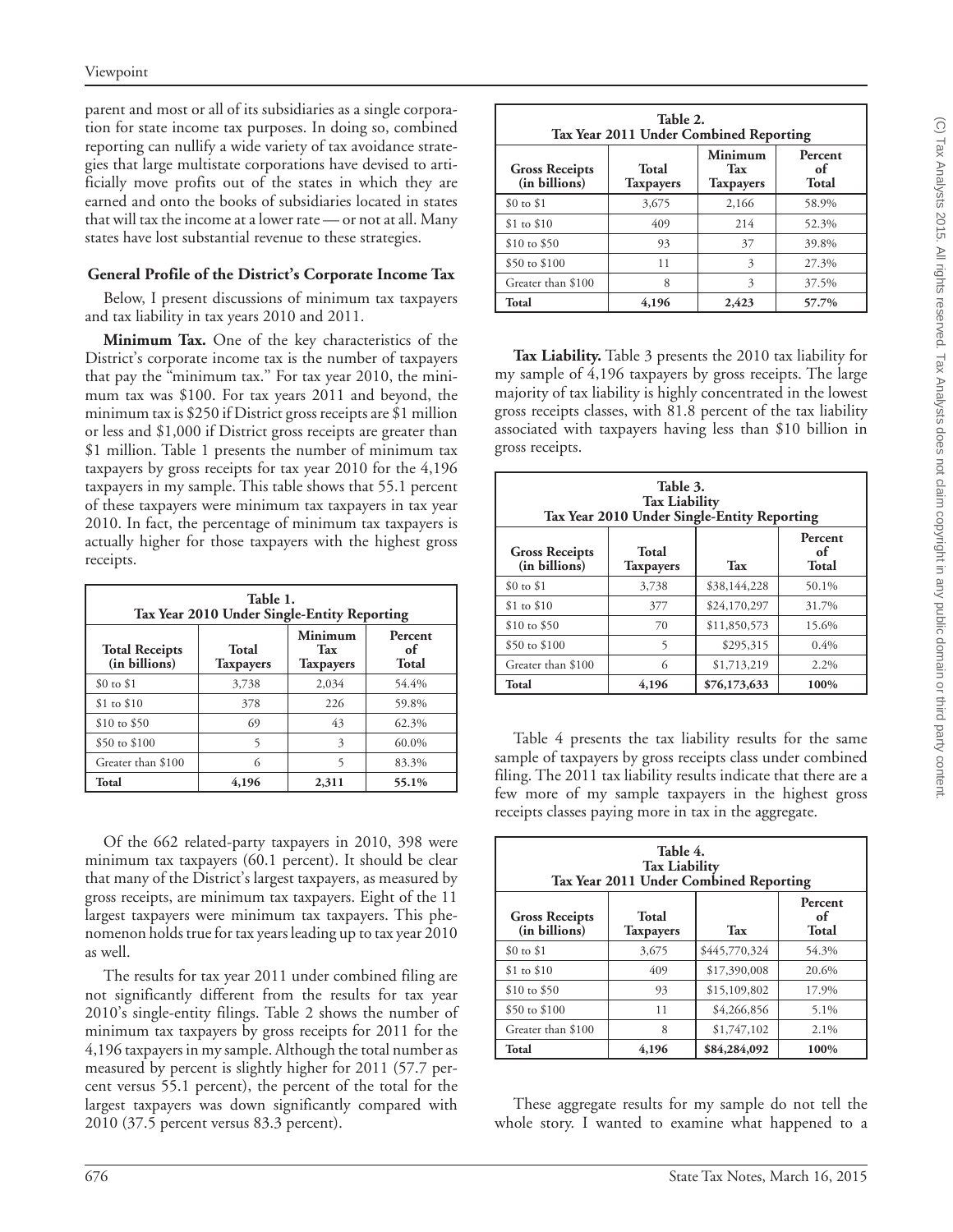specific group of my sample taxpayers in order to determine the impact of combined filing, other than the total revenue effect. Some taxpayers experience no significant change, some experience tax increases, and some experience tax decreases.

### **Method for Analyzing the Impact of Combined Filing**

The method for analyzing the impact of combined filing in the District compares the same taxpayers over a two-year period covering tax years 2010 (which was the tax year just before implementation of combined filing) and 2011 (the first tax year of implementation). This analysis is not intended to be a thorough and detailed analysis of the impact on specific taxpayers but rather a general analysis of the impact of combined filing on a specific group of taxpayers over the two-year period.

**Database Development.** All corporate D-20 returns were evaluated for tax years 2010 and 2011. Returns that had an overall apportionment factor of less than 1 with total gross receipts greater than \$10 million were examined. All other D-20 tax returns were eliminated from the analysis. The resulting D-20 tax returns were assembled into logical records that consisted of all related tax returns using the following fields to determine relationship: employer identification number, company name, and address. All returns that shared one or more of the above criteria were grouped together while preserving the integrity of each individual return that was added to the logical record. The final result was a sample of 4,196 taxpayers for both 2010 and 2011. There were 662 related-party, separate-entity taxpayers for 2010.

Each D-20 tax return added to its logical record was evaluated for the possible presence of Standard and Poor's Compustat data, which contains corporate financial data reported by businesses as part of the SEC. The Compustat data was added to the logical record for the respective return if it matched the name or EIN of the tax return. After all data was processed, each logical record contained total values by year for fields such as sales and cost of goods sold. This was accomplished by summing those values for every return added to the logical record respective to the return year.

All logical records that possess data for both years were then output for review. For each respective year, the logical record output all related returns on a single line. For example, if Company One had four related returns (sharing federal EIN and/or name and/or address), the first field details how many returns are present, followed by all fields for return one, followed by return two and so on. A totals file was also produced for each entity totaling all returns per taxpayer per year. The order is uniform across the files. For example, if Company One's output is on line 267 in the 2010 file, the same line would be used for the 2011 and total files.

# **Analysis of the Impact of Combined Reporting**

As stated above, the following analysis is cursory in the sense that proxies are used to determine whether the implementation of combined filing in the District for tax year 2011 significantly affected the filing for that year. A rigorous analysis of combined reporting would require more data than was available to perform the analysis.

The proxies that I initially used to determine whether combined filing affected the 2011 return were the percentage changes in gross receipts and the apportionment factors from 2010 to 2011. I determined that the percentage change in apportionment did not represent a good proxy for a significant impact of combined reporting on a taxpayer's filings. The percentage change in gross receipts, on the other hand, did serve as a fairly strong proxy in determining that a taxpayer's filing was significantly affected because of the imposition of combined reporting.

The selection of a specific threshold for the percentage change in gross receipts is somewhat arbitrary. After performing a general sensitivity analysis to the selection of different thresholds, the threshold that was selected was 25 percent. Thus, if a taxpayer's gross receipts increased by 25 percent or more from 2010 to 2011, this proxy would indicate that combined reporting had a significant impact on its filings.

It is generally accepted that it is indeterminate whether the impact of combined reporting on a taxpayer's tax liability is a tax increase or decrease. It is my understanding that when the District enacted combined reporting, the District's tax analyst estimated the revenue impact to be approximately a \$20 million tax increase annually, and my findings are consistent with that estimate. Table 5 provides estimates of taxpayers from my sample with tax increases by the level of tax increase resulting from combined reporting. Table 6 provides estimates of taxpayers from my sample with tax decreases by the level of tax decrease resulting from combined reporting.

Table 5 presents a very interesting result — 32.6 percent of the total tax increases are accounted for by four taxpayers, and 61.1 percent of the total tax increases are accounted for by 18 taxpayers. Only 371 taxpayers out of my sample 4,196 experienced tax increases because of combined filing. A similar outcome can be gleaned from Table 6 in that 78.6 percent of the total tax decreases are accounted for by 10 taxpayers, and only 89 taxpayers experienced tax decreases. Thus, for my sample, most of the impact of combined reporting is accounted for by a small number of taxpayers.

Table 7 provides estimates of taxpayers with tax increases resulting from combined reporting by the level of gross receipts. Table 8 below provides estimates of taxpayers with tax decreases resulting from combined reporting by the level of gross receipts.

Of the \$24.7 million in tax increases, 89.7 percent was accounted for by taxpayers with gross receipts of less than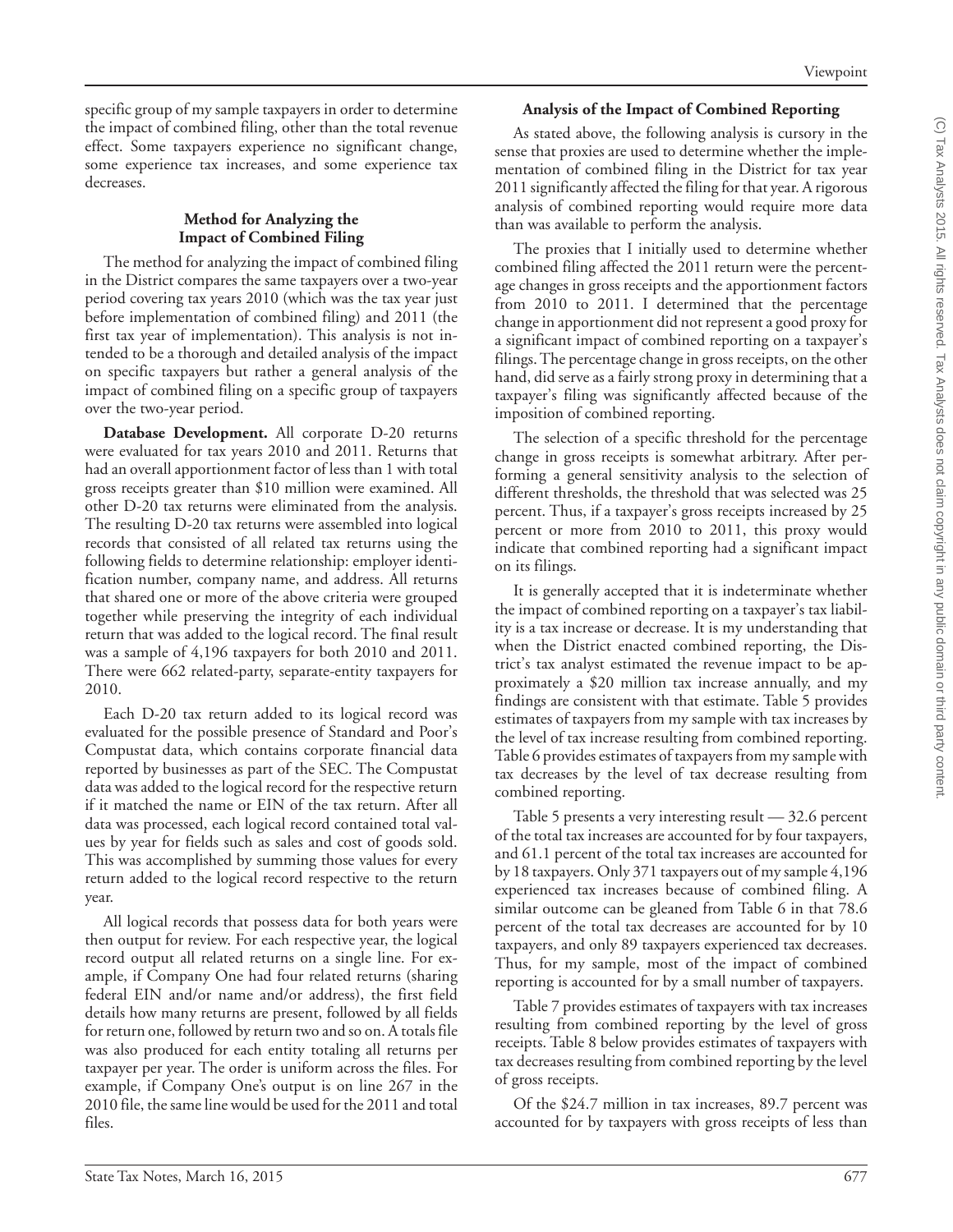Viewpoint

| Table 5.<br>Tax Increases Under Combined Reporting by Size of Tax Increase |                        |                     |                         |                         |  |  |
|----------------------------------------------------------------------------|------------------------|---------------------|-------------------------|-------------------------|--|--|
| <b>Total Tax Increases</b>                                                 | <b>Total Taxpayers</b> | <b>Tax Increase</b> | <b>Average Increase</b> | <b>Percent of Total</b> |  |  |
| $$0.0 \text{ to } $10,000$                                                 | 192                    | \$621,918           | \$3,239                 | 2.5%                    |  |  |
| \$10,000 to \$100,000                                                      | 133                    | \$4,522,942         | \$34,007                | 18.3%                   |  |  |
| \$100,000 to \$250,000                                                     | 28                     | \$4,459,671         | \$159,274               | 18.0%                   |  |  |
| \$250,0000 to \$1,000,000                                                  | 14                     | \$7,049,675         | \$503,548               | 28.5%                   |  |  |
| Greater than \$1,000,000                                                   | 4                      | \$8,058,132         | \$2,014,533             | 32.6%                   |  |  |
| Total                                                                      | 371                    | \$24,712,338        | \$66,610                | 100.0%                  |  |  |
| Table 6.<br>Tax Decreases Under Combined Reporting by Size of Tax Decrease |                        |                     |                         |                         |  |  |
| <b>Total Tax Decrease</b>                                                  | <b>Total Taxpayers</b> | <b>Tax Decrease</b> | <b>Average Decrease</b> | <b>Percent of Total</b> |  |  |
| $$0.0 \text{ to } $10,000$                                                 | 54                     | 145,094             | 2,687                   | $4.2\%$                 |  |  |
| \$10,000 to \$100,000                                                      | 25                     | 593,306             | 23,732                  | 17.3%                   |  |  |
| \$100,000 to \$250,000                                                     | 6                      | 1,040,437           | 173,406                 | 30.3%                   |  |  |

| Total                                                                | 89                     | 3,437,500           | 38,624                  | 100.0%                  |  |
|----------------------------------------------------------------------|------------------------|---------------------|-------------------------|-------------------------|--|
| Table 7.<br>Tax Increases Under Combined Reporting by Gross Receipts |                        |                     |                         |                         |  |
| <b>Gross Receipts</b><br>(in billions)                               | <b>Total Taxpayers</b> | <b>Tax Increase</b> | <b>Average Increase</b> | <b>Percent of Total</b> |  |
| $$0$ to $$1$                                                         | 224                    | \$8,996,264         | \$40,162                | 36.4%                   |  |
| $$1$ to $$10$                                                        | 107                    | \$5,929,235         | \$55,413                | 24.0%                   |  |
| $$10 \text{ to } $50$                                                | 31                     | \$7,234,182         | \$233,361               | 29.3%                   |  |
| \$50 to \$100                                                        |                        | \$1,622,717         | \$324,543               | $6.6\%$                 |  |
| Greater than \$100                                                   | 4                      | \$929,938           | \$232,485               | 3.8%                    |  |
| Total                                                                | 371                    | \$24,712,338        | \$66,610                | 100.0%                  |  |

 $$250,000 \text{ to } $1,000,000$  4 1,658,662 414,666 48.3% Greater than \$1,000,000 **Figure 1** and the set of the set of the set of the set of the set of the set of the set of the set of the set of the set of the set of the set of the set of the set of the set of the set of the set

\$50 billion. Of the \$3.4 million in tax decreases, 93.6 percent was accounted for by taxpayers with gross receipts of less than \$50 billion.

Of the 4,196 taxpayers in the sample, 371 taxpayers received tax increases, whereas 89 taxpayers received tax cuts. Of the six taxpayers with gross receipts in excess of \$100 billion, four received tax increases, while one received a tax decrease. Similarly, of the 11 taxpayers with gross receipts in excess of \$50 billion but less than \$100 billion, five received tax increases, while two received tax cuts.

#### **Intersection of Combined Reporting and an IRC Section 482 Analysis**

One of the more interesting aspects from the analysis of the impact of combined reporting is its intersection with an IRC section 482 analysis. Generally, the IRC section 482 analysis is an economic analysis that identifies taxpayers that are consistently not paying a sufficient amount of tax. One would expect that if combined reporting is effective in enhancing tax compliance, the IRC section 482 analysis would not intersect significantly with combined reporting.

Since the passage of combined reporting in the District, a taxpayer's filing is essentially the same as a taxpayer's filing at

the federal level. At the federal level, IRC section 482 and the associated regulations were developed to provide a mechanism to enforce tax compliance. Essentially, if the federal government has transfer pricing issues and uses IRC section 482 to enforce tax compliance, it stands to reason that the District will also have transfer pricing issues and can continue to use IRC section 482 to enforce tax compliance. For example, if a taxpayer has intercompany transactions with foreign subsidiaries excluded from the combined return, the income reported to the District may or may not be consistent with the arm's-length standard. The determination of whether a taxpayer's reported income is consistent with the arm's-length standard may be made using the comparable profits method under IRC section 482, which (generally) compares the reported income on the tax return with the operating profit of comparable companies. If the reported income on the tax return is below the arm's-length range, an income adjustment may be warranted.

The application of an IRC section 482 analysis to the 4,196 taxpayers in the sample resulted in 311 taxpayers with IRC section 482 tax adjustments totaling \$15.5 million. As previously reported, there were 371 taxpayers that received significant tax increases from combined reporting totaling